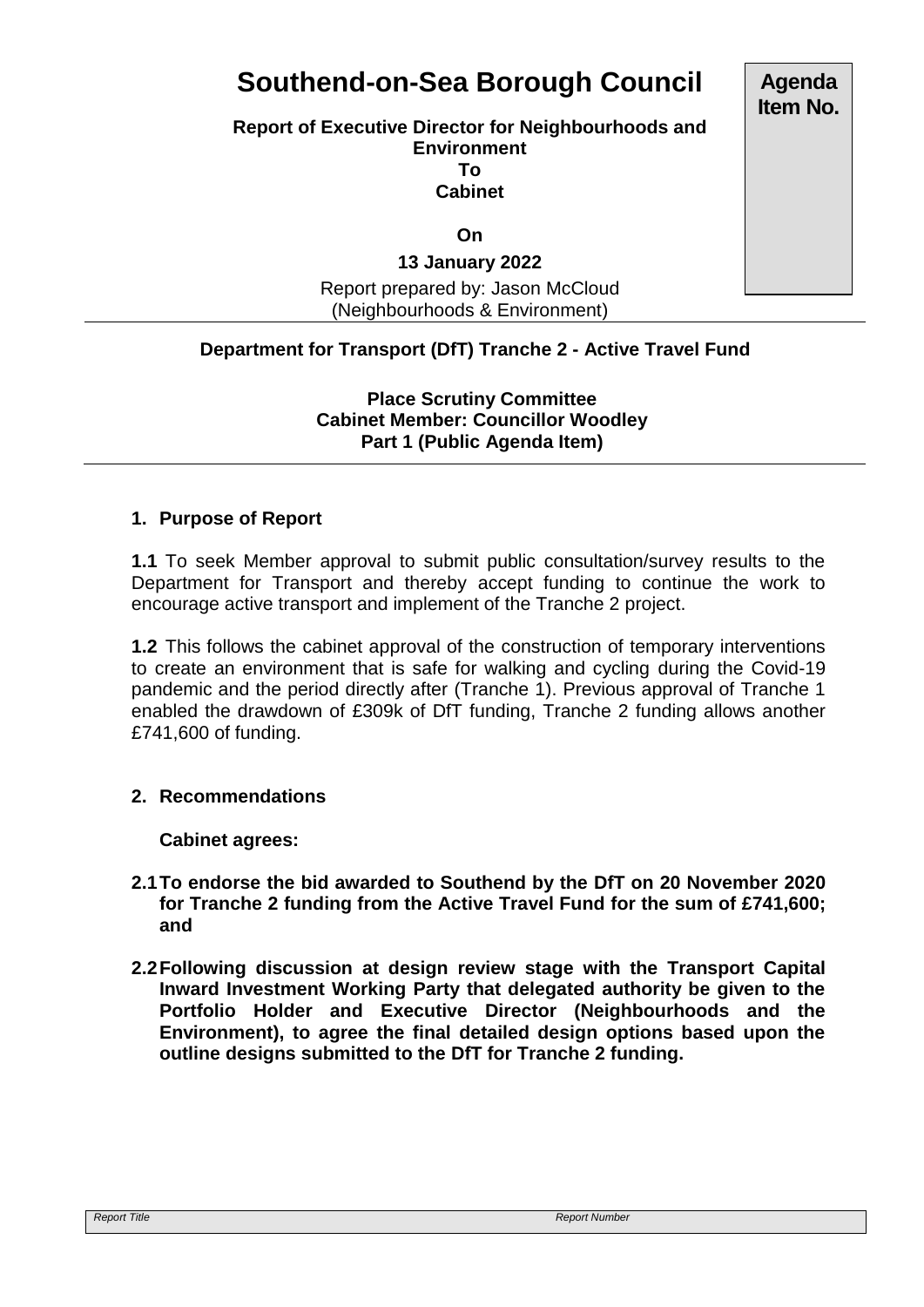# **3. Background**

- **3.1**Funding was announced by the Secretary of State for Transport in May 2020 as part of the work to combat the COVID-19 pandemic. The grant funding supports local transport authorities with producing cycling and walking facilities. The funding is in two tranches:
	- Tranche 1 installation of temporary projects for the COVID-19 pandemic for this DfT awarded Southend a grant of £309,000.
	- Tranche 2 creation of permanent projects for this the DfT awarded £741,600 of grant funding to Southend.

**3.2** The Council has taken the opportunity to submit bids that align with key policies and ambitions identified in the Southend Local Transport Plan 3 Strategy Document 2011-20262. This plan includes 23 policies of which Policies 1, 2, 5, 6, 10, 12, and 21 have been directly considered.

- **Policy 1:** Reduce congestion within the Borough
- **Policy 2:** Encourage and facilitate the use of sustainable modes and public transport for travel
- **Policy 5:** Ensure provision of sustainable transport services to support the regeneration of Shoeburyness and other new development in the Borough
- **Policy 6:** Ensure appropriate improvements in sustainable transport, accessibility and facilities to London Southend Airport
- **Policy 10:** Reduce carbon dioxide emissions from transport
- **Policy 12:** Maintain air quality
- **Policy 21:** Tackle health and inequalities by increasing the number of adults and children who walk and cycle for work, education and leisure

**3.3** These projects also work towards Southend-on-Sea Borough Council's revised ambitions and objectives from Southend 2050. The 6 themes of Southend 2050 are:

- Pride and Joy
- Safe and Well
- Active and Involved
- Opportunity and Prosperity
- Connected and Smart
- Future Ways of Working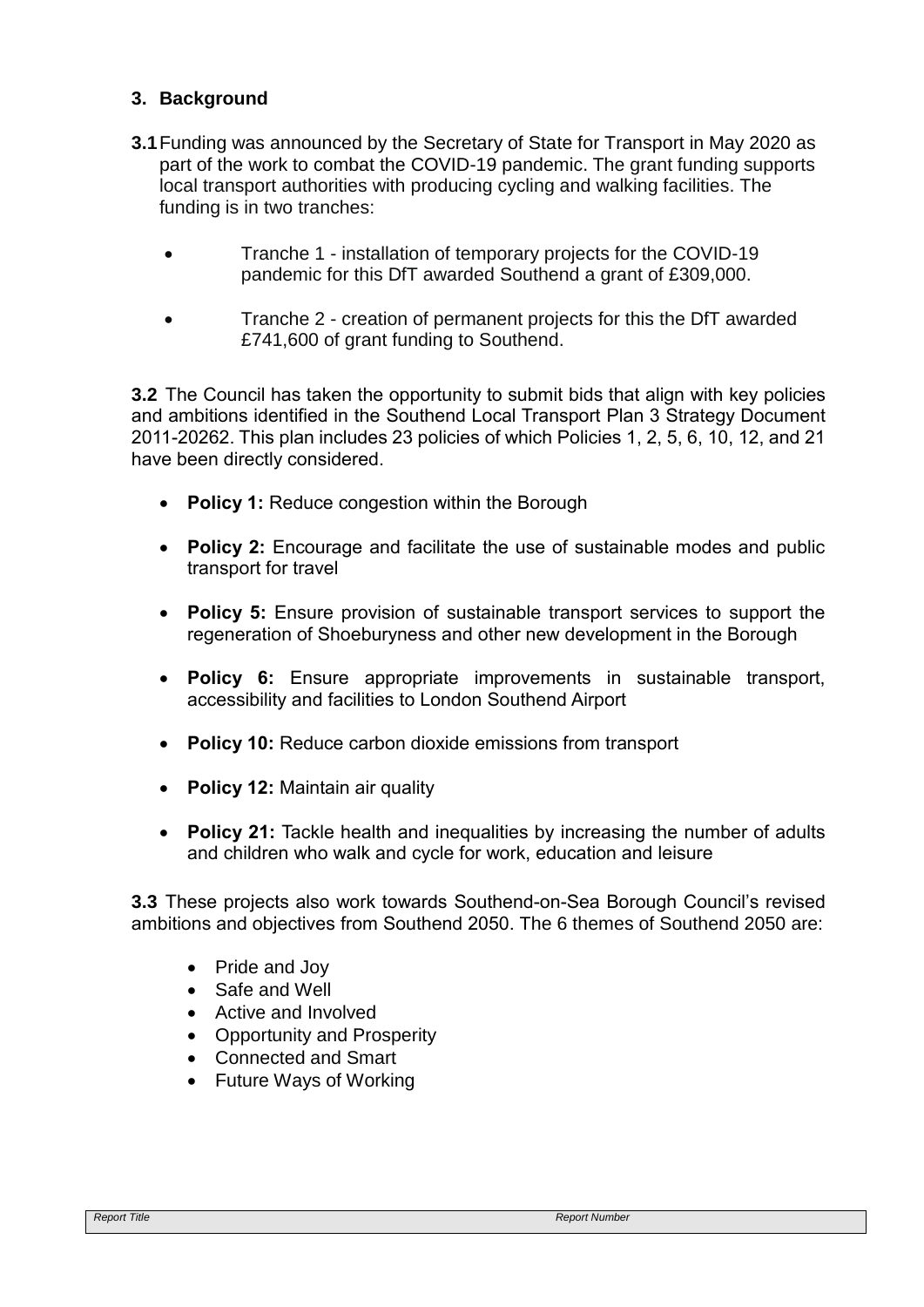# **4. Southend's Tranche 2 Bid**

**4.1** Four schemes have been awarded funding by the DfT under Tranche 2 and these are:

### **4.2 Scheme 1: Holistic Network Wide Cycle Audit and Master Planning of A13 Active Travel Corridor**

- There are a number of missing and unsuitable links across Southend's cycle network. A holistic network wide audit will be carried out to identify all barriers to active travel.
- Outputs from the audit will be collated to form an action and investment plan detailing locations for improvements along with intervention recommendations in-line with LTN 1/20.
- The A13 has been identified as a key strategic active transport corridor which through the re-allocation of highway space, barriers to cycling and walking can be removed. Alongside the cycle audit, a review of the existing highway layout of the A13 from highway boundary to highway boundary will also be undertaken and recommendations put forwards for consultation.
- Estimated scheme cost £200,000

# **4.3 Scheme 2: Prittlebrook Greenway Lighting and Connectivity Improvements**

The Prittlebrook Greenway is strategic active travel link well used by pedestrians and cyclists owing to its close proximity to schools, residential and retail areas, parks and the hospital.

To increase the Greenway's availability of use in hours of darkness it is proposed that standalone solar powered LED street lighting be installed along its length.

The lighting system will increase the level of personal safety for users through illumining the route for safe passage and also have the added benefit of deterring any anti-social behaviour which can be a further barrier to usability.

Estimated scheme cost £225,000

# **4.4 Scheme Scheme 3: School Streets**

Building on the work in Tranche 1, Southend Council will increase the number of School Streets across the Borough, targeting schools with relatively small catchment areas and high levels of children arriving to school by car. School Streets introduced under Tranche 1 were:

- Bournes Green Infant School
- Greenways
- Leigh North Street Primary School
- West Leigh Junior and Infant School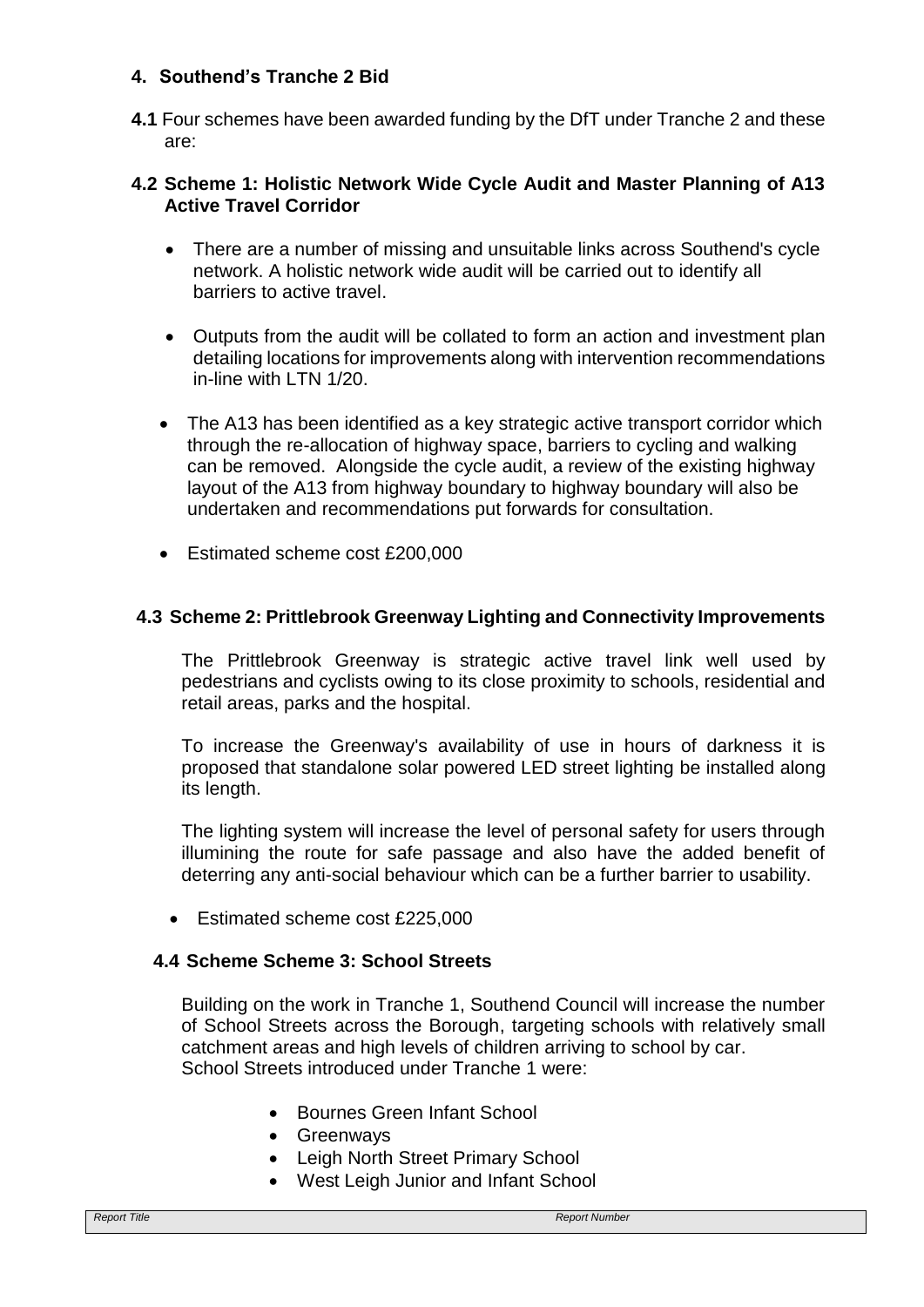A further 6 schools have contacted us and expressed an interest in the scheme. The schools have been identified as meeting the criteria but did not confirm their support in time to be included in the Tranche 1. These schools will be contacted and included in Tranche 2.

These schools are:

- Sacred Heart Catholic Primary School and Nursery
- Eastwood Primary School and Nursery
- Prince Avenue School
- Porters Grange
- Earls Hall Primary
- Bournemouth Park Primary
- Total estimated scheme costs £75,600

# **4.5 Scheme 4: Cycling Improvements to the Public Realm**

To compliment the walking and cycling proposals highlighted above a number of supportive measures will be installed, these measures will be:

# • **Secure cycle parking & Repair Stations**

Additional secure cycle parking will be installed at key, convenient locations been along the network to allow users to store their bicycles and accommodate the increase in usage. The storage will be smart in design in that they will utilise green roofs and solar power where appropriate.

The secure cycle parking will build upon the initial measures installed within the High Street as part of the EU SUNRISE co-creation project. Consideration will also be given to storage of non-standard cycles and the needs of both commuting and reactional journeys and short and long stay parking.

The five locations identified include:

Priory Park Car Park, Shoebury Common North, Belton Bridge Car Park, Chalkwell Park (near toilets) and Southend Pier. Plans showing these locations are included in the appendices.

Repair stations, equipped with basic tools and a pump, will also be installed at the secure cycle parking locations to allow bike users to inflate tyres and make repairs.

# • **Electric Bike Charging Stations**

To accommodate the increase in electric bike ownership we plan to install Electric Bike Charging Stations again at key, convenient locations many of which will be the same locations as the secure parking facilities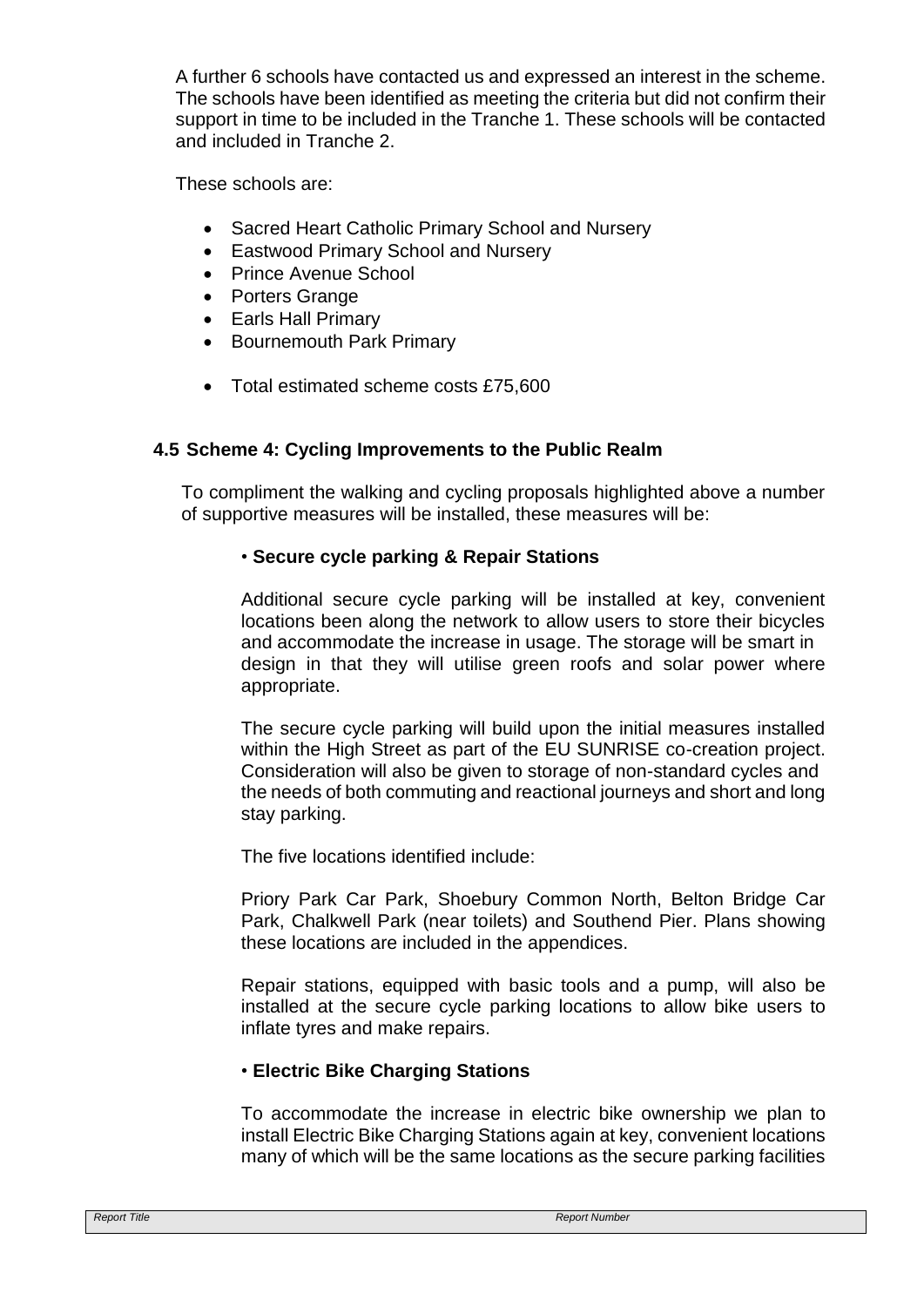above. The stations will have a secure locking function to ensure bike security when left unattended.

Combined with existing schemes being delivered by the Forward Motion Access Funded project; an initiative to encourage people to think differently about the way they travel around south Essex. The goal is to reduce reliance on cars and get people to consider alternative travel options such as cycling, catching public transport or walking. Part of this project is to give access to affordable recycled bikes, cycle maintenance schemes and adult cycle training these interventions will increase cycling and walking access to these economic hubs.

These interventions linked with existing schemes and the Borough's emerging Local Plan form a longer-term ambition to develop low traffic neighbourhoods.

• Estimated scheme costs £241,000

# **5 Reasons for Recommendations**

To provide active travel improvements that further encourage increased walking and cycling activity in the borough.

# **6 Corporate Implications**

Contribution to Council's Vision & Corporate Priorities – LTP 3 Policies and 2050 Vision.

### **7 Financial Implications**

The estimated costs of these schemes are within the funding allocation provided by the DfT for the Active Travel Programme with no contribution required from the Council. However any project overspends will need to be met from Council resources and therefore the robust budget monitoring processes in place will review expenditure to ensure it remains in line with estimates.

### **8 Legal Implications**

Traffic orders may be required depending on the outcome of Scheme 1.

### **9 People Implications**

No people implications have been identified at this time.

### **10 Property Implications**

There are no property implications

### **11 Consultation**

A 6-week survey was conducted on the YourSay Southend online platform, to consult with those who work, reside and visit Southend on active travel options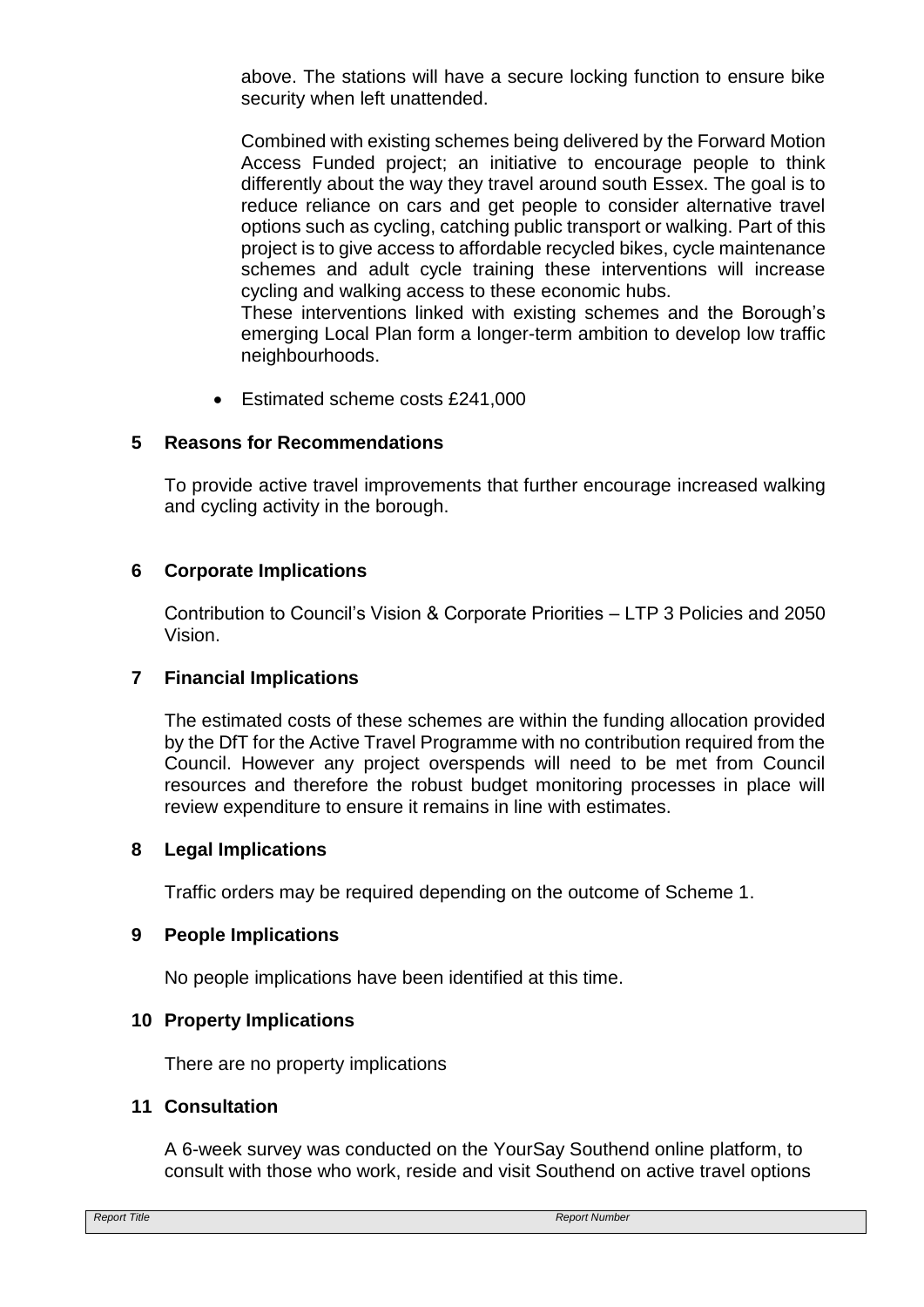in the Borough.

The consultation conclude that the public are in favour of introducing a more connected and active borough. Participants expressed a strong desire for the Council to introduce the right measures towards helping Southend-On-Sea to facilitate more active travel options, with an emphasis on cycling and walking.

The main concerns that have been thematic throughout the consultation has been crime or fear of crime, dangerous driving and pollution.

The proposals will address some of these concerns, but the Council will need to work with other departments or organisations (such as the Council's central communications department or Essex Police) in order to fully address all these worries. These issues have proven to be medium-level barriers to the public choosing more active methods of travelling in and around the borough.

Going forward, the Council must ensure to maintain a good level of communication with the public on these new schemes, including timeframes and full details on the capabilities and limitations of implementations.

The Council must also ensure transparency on current and future frameworks to better increase the likelihood of buy-in from the public.

Ward Councillors at each intervention location and the Portfolio Holder for Highways shadow will be consulted before construction is programmed.

| <b>Holistic Network</b> | <b>Lighting Along</b><br>Prittlebrook | <b>School Streets</b> | <b>Cycle Parking</b> |
|-------------------------|---------------------------------------|-----------------------|----------------------|
|                         | Greenway                              |                       |                      |
| 01/02/21                | 01/02/21                              | 01/02/21              | 01/02/21             |
|                         |                                       |                       |                      |
| 23/08/21                | 23/08/21                              | 23/08/21              | 23/08/21             |
|                         |                                       |                       |                      |
| End Jan 22              | End Jan 22                            | End Jan 22            | End Jan 22           |
|                         |                                       |                       |                      |
| End Feb 22              | End Feb 22                            | End Feb 22            | End March 22         |
|                         |                                       |                       |                      |
| March 22                | April - July22                        | March 22              | April - July22       |
|                         |                                       |                       |                      |
|                         | Wide Cycle Audit                      |                       |                      |

# **12 Proposed Program**